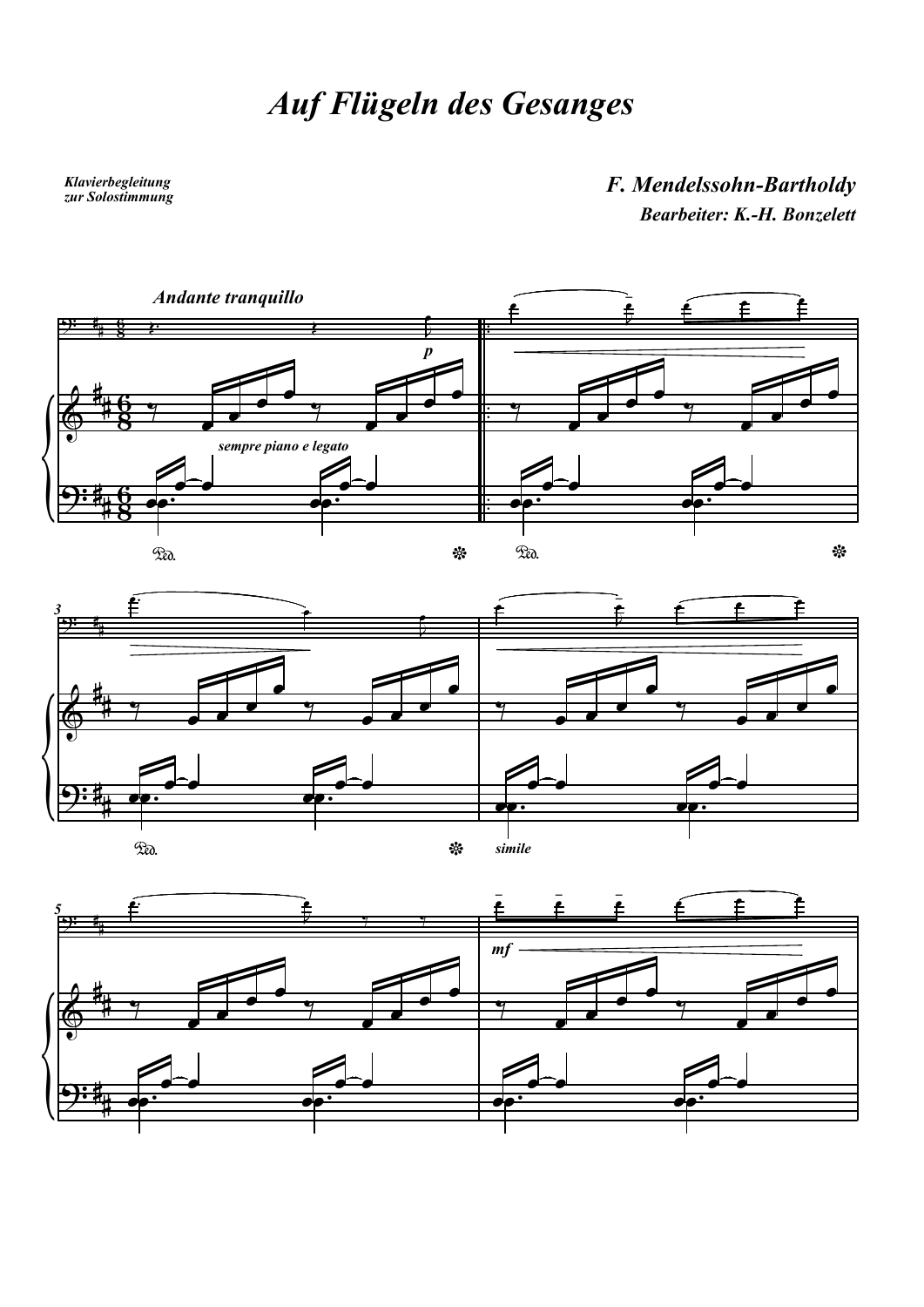







2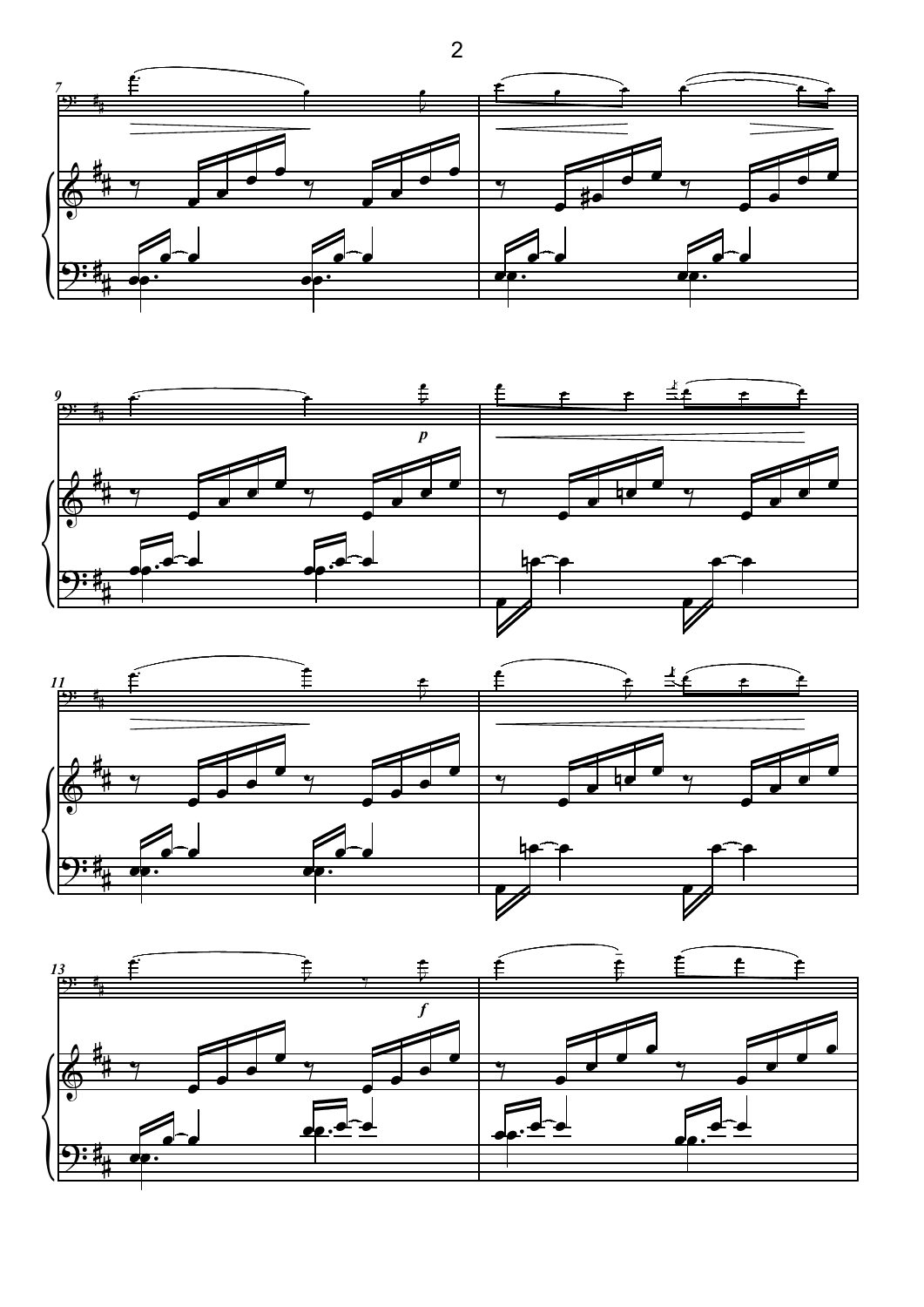





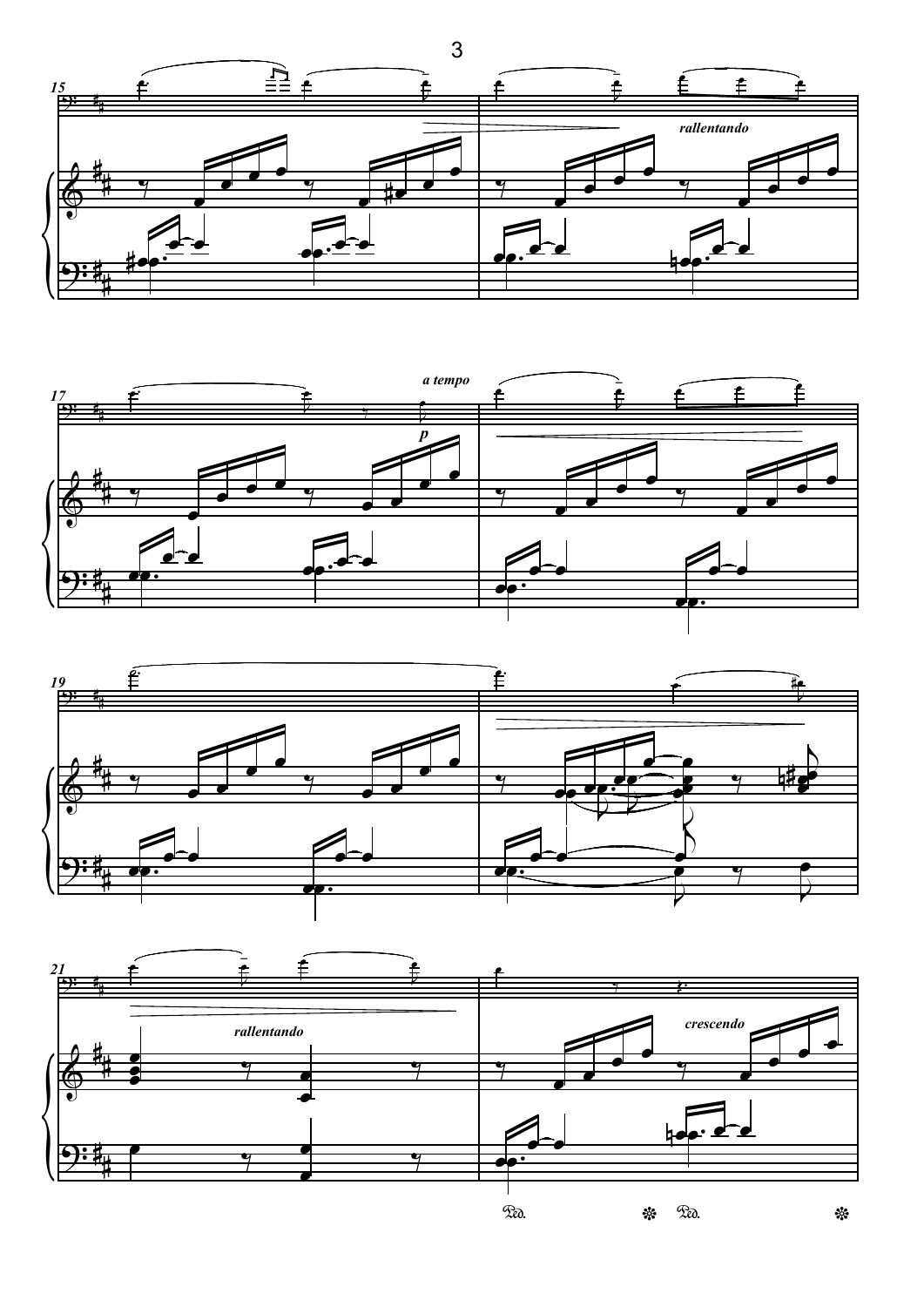





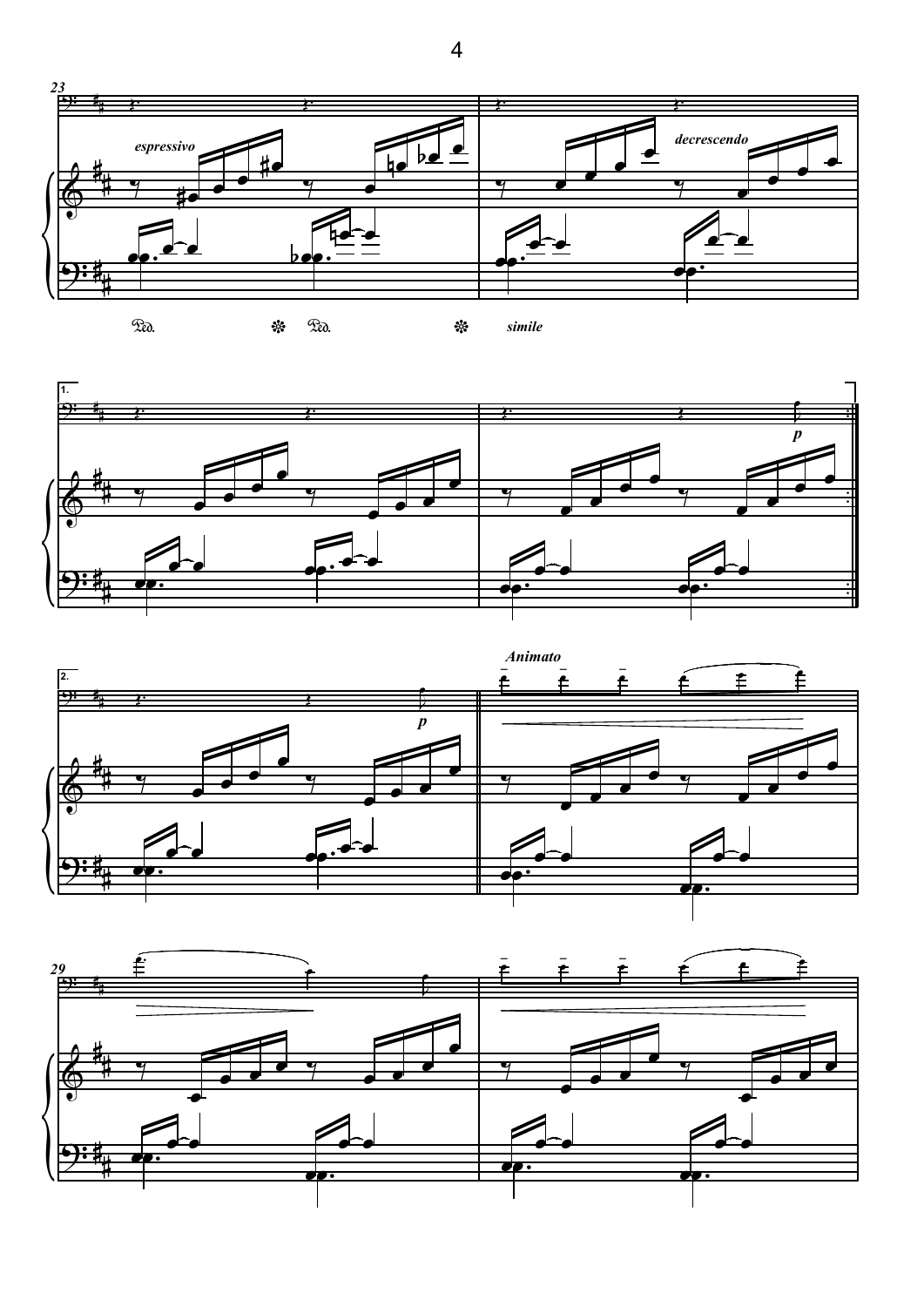







5